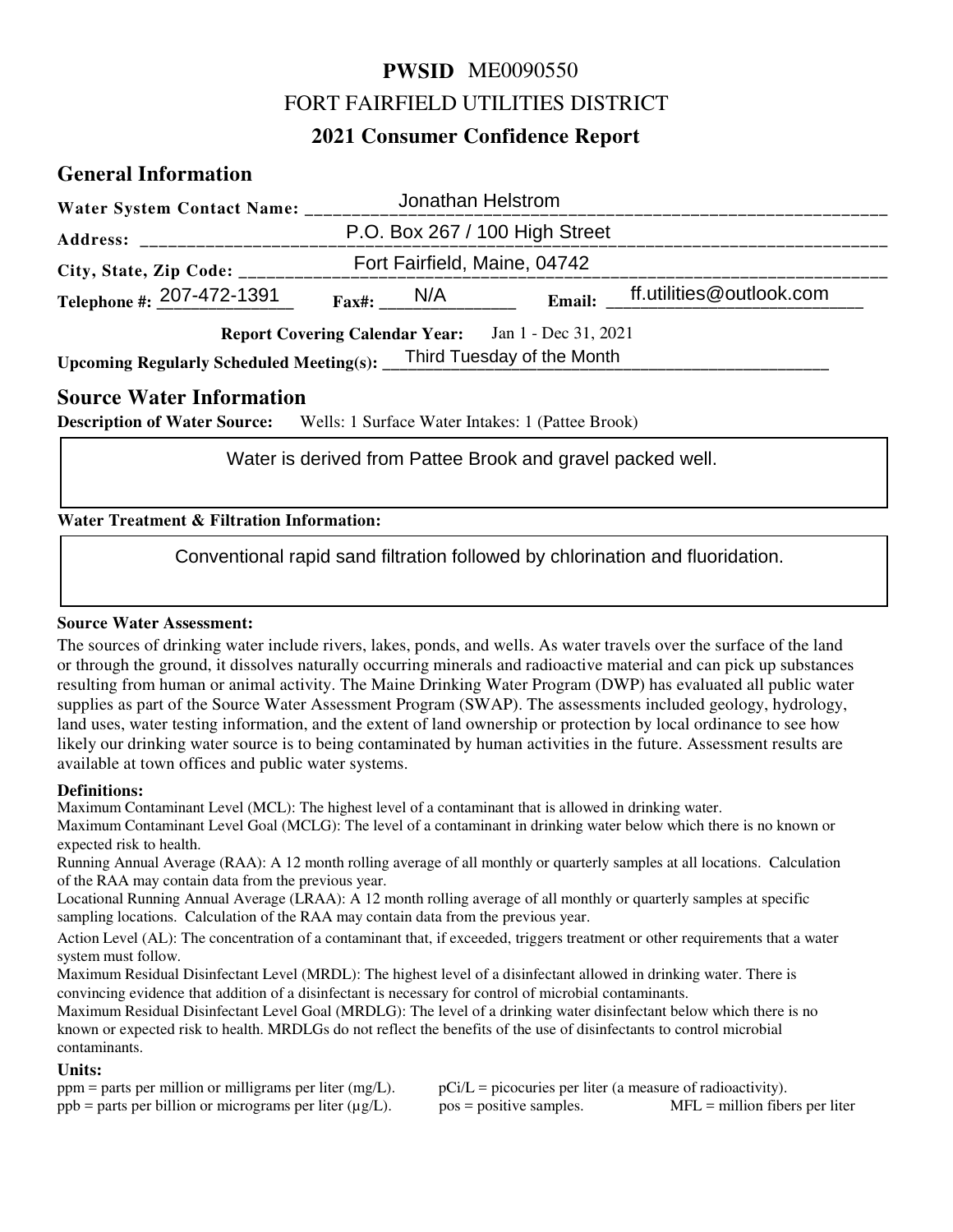| <b>Water Test Results</b>                                                                                                                                                                                                                                                                                                                                                             |                                                 |                               |                  |       |                                                                                                                                                                                                                                                                                                                                                                                                                                                                                                                                                                                                                                                                                                                                                                                                                                                                                                                                                                                                     |
|---------------------------------------------------------------------------------------------------------------------------------------------------------------------------------------------------------------------------------------------------------------------------------------------------------------------------------------------------------------------------------------|-------------------------------------------------|-------------------------------|------------------|-------|-----------------------------------------------------------------------------------------------------------------------------------------------------------------------------------------------------------------------------------------------------------------------------------------------------------------------------------------------------------------------------------------------------------------------------------------------------------------------------------------------------------------------------------------------------------------------------------------------------------------------------------------------------------------------------------------------------------------------------------------------------------------------------------------------------------------------------------------------------------------------------------------------------------------------------------------------------------------------------------------------------|
| Contaminant                                                                                                                                                                                                                                                                                                                                                                           | <b>Date</b>                                     | <b>Results</b>                | <b>MCL</b>       |       | <b>MCLG</b> Possible Sources of Contamination                                                                                                                                                                                                                                                                                                                                                                                                                                                                                                                                                                                                                                                                                                                                                                                                                                                                                                                                                       |
| Microbiological<br>COLIFORM (TCR) (1)                                                                                                                                                                                                                                                                                                                                                 | 2021                                            | 0 pos                         | 1 pos/mo or $5%$ |       | 0 pos Naturally present in the environment.                                                                                                                                                                                                                                                                                                                                                                                                                                                                                                                                                                                                                                                                                                                                                                                                                                                                                                                                                         |
| Inorganics                                                                                                                                                                                                                                                                                                                                                                            |                                                 |                               |                  |       |                                                                                                                                                                                                                                                                                                                                                                                                                                                                                                                                                                                                                                                                                                                                                                                                                                                                                                                                                                                                     |
| ARSENIC (6)                                                                                                                                                                                                                                                                                                                                                                           | 3/15/2021                                       | $1.1$ ppb                     | $10$ ppb         |       | 0 ppb Erosion of natural deposits. Runoff from orchards,<br>glass and electronics production wastes.                                                                                                                                                                                                                                                                                                                                                                                                                                                                                                                                                                                                                                                                                                                                                                                                                                                                                                |
| <b>BARIUM</b>                                                                                                                                                                                                                                                                                                                                                                         | 3/15/2021                                       | $0.0148$ ppm                  | 2 ppm            |       | 2 ppm Discharge of drilling wastes. Discharge from metal<br>refineries. Erosion of natural deposits.                                                                                                                                                                                                                                                                                                                                                                                                                                                                                                                                                                                                                                                                                                                                                                                                                                                                                                |
| FLUORIDE (3)                                                                                                                                                                                                                                                                                                                                                                          | 6/21/2021                                       | $0.92$ ppm                    | 4 ppm            |       | 4 ppm Erosion of natural deposits. Water additive which<br>promotes strong teeth. Discharge from fertilizer and<br>aluminum factories.                                                                                                                                                                                                                                                                                                                                                                                                                                                                                                                                                                                                                                                                                                                                                                                                                                                              |
| NITRATE (5)                                                                                                                                                                                                                                                                                                                                                                           | 4/13/2021                                       | $0.54$ ppm                    | 10 ppm           |       | 10 ppm Runoff from fertilizer use. Leaching from septic<br>tanks, sewage. Erosion of natural deposits.                                                                                                                                                                                                                                                                                                                                                                                                                                                                                                                                                                                                                                                                                                                                                                                                                                                                                              |
| Lead/Copper                                                                                                                                                                                                                                                                                                                                                                           |                                                 |                               |                  |       |                                                                                                                                                                                                                                                                                                                                                                                                                                                                                                                                                                                                                                                                                                                                                                                                                                                                                                                                                                                                     |
| COPPER 90TH% VALUE (4)                                                                                                                                                                                                                                                                                                                                                                | $1/1/2020 - 12/31/2020$ 0.863 ppm               |                               | $AL = 1.3$ ppm   |       | 1.3 ppm Corrosion of household plumbing systems.                                                                                                                                                                                                                                                                                                                                                                                                                                                                                                                                                                                                                                                                                                                                                                                                                                                                                                                                                    |
| LEAD 90TH% VALUE (4)                                                                                                                                                                                                                                                                                                                                                                  | 1/1/2020 - 12/31/2020                           | $1.6$ ppb                     | $AL = 15$ ppb    |       | 0 ppb Corrosion of household plumbing systems.                                                                                                                                                                                                                                                                                                                                                                                                                                                                                                                                                                                                                                                                                                                                                                                                                                                                                                                                                      |
| Disinfectants and Disinfection Byproducts                                                                                                                                                                                                                                                                                                                                             |                                                 |                               |                  |       |                                                                                                                                                                                                                                                                                                                                                                                                                                                                                                                                                                                                                                                                                                                                                                                                                                                                                                                                                                                                     |
| <b>21 TERRACE DRIVE</b>                                                                                                                                                                                                                                                                                                                                                               |                                                 |                               |                  |       |                                                                                                                                                                                                                                                                                                                                                                                                                                                                                                                                                                                                                                                                                                                                                                                                                                                                                                                                                                                                     |
| TOTAL TRIHALOMETHANE<br>$(TTHM)$ $(9)$                                                                                                                                                                                                                                                                                                                                                | LRAA(2021)                                      | 62.8 ppb<br>Range (39-99 ppb) | 80 ppb           |       | 0 ppb By-product of drinking water chlorination.                                                                                                                                                                                                                                                                                                                                                                                                                                                                                                                                                                                                                                                                                                                                                                                                                                                                                                                                                    |
| <b>4 BLAINE STREET</b><br>TOTAL HALOACETIC ACIDS<br>(HAA5) (9)                                                                                                                                                                                                                                                                                                                        | LRAA(2021)                                      | 32.5 ppb<br>Range (15–71 ppb) | $60$ ppb         |       | 0 ppb By-product of drinking water chlorination.                                                                                                                                                                                                                                                                                                                                                                                                                                                                                                                                                                                                                                                                                                                                                                                                                                                                                                                                                    |
| Chlorine Residual (Add chlorine residual information)                                                                                                                                                                                                                                                                                                                                 |                                                 |                               |                  |       |                                                                                                                                                                                                                                                                                                                                                                                                                                                                                                                                                                                                                                                                                                                                                                                                                                                                                                                                                                                                     |
| <b>CHLORINE RESIDUAL</b>                                                                                                                                                                                                                                                                                                                                                              | Range $(\frac{0.6}{10} - \frac{2.20}{10})$ ppm) |                               | MRDL=4 ppm       | 4 ppm | MRDLG= By-product of drinking water chlorination.                                                                                                                                                                                                                                                                                                                                                                                                                                                                                                                                                                                                                                                                                                                                                                                                                                                                                                                                                   |
| Turbidity (Add turbidity information, highest monthly reading in 2021)                                                                                                                                                                                                                                                                                                                |                                                 |                               |                  |       |                                                                                                                                                                                                                                                                                                                                                                                                                                                                                                                                                                                                                                                                                                                                                                                                                                                                                                                                                                                                     |
| <b>TURBIDITY</b>                                                                                                                                                                                                                                                                                                                                                                      | September                                       | $0.3$ NTU                     | 5 ntu            |       | N/A Soil runoff.                                                                                                                                                                                                                                                                                                                                                                                                                                                                                                                                                                                                                                                                                                                                                                                                                                                                                                                                                                                    |
| Notes:                                                                                                                                                                                                                                                                                                                                                                                |                                                 |                               |                  |       |                                                                                                                                                                                                                                                                                                                                                                                                                                                                                                                                                                                                                                                                                                                                                                                                                                                                                                                                                                                                     |
| elderly, and people with severely-compromised immune systems.<br>3) Fluoride: For those systems that fluoridate, fluoride levels must be maintained between 0.5 to 1.2 ppm. The optimum level is 0.7 ppm.<br>4) Lead/Copper: Action levels (AL) are measured at consumer's tap. 90% of the tests must be equal to or below the action level.<br>ask advice from your health provider. |                                                 |                               |                  |       | 1) Total Coliform Bacteria: Reported as the highest monthly number of positive samples, for water systems that take less than 40 samples per month.<br>2) E. Coli: E. coli are bacteria whose presence indicates that the water may be contaminated with human or animal wastes. Human pathogens in these wastes can<br>cause short-term effects, such as diarrhea, cramps, nausea, headaches, or other symptoms. They may pose a greater health risk for infants, young children, the<br>5) Nitrate: Nitrate in drinking water at levels above 10 ppm is a health risk for infants of less than six months of age. High nitrate levels in drinking water can cause<br>blue baby syndrome. Nitrate levels may rise quickly for short periods of time because of rainfall or agricultural activity. If you are caring for an infant you should                                                                                                                                                       |
| problems. Quarterly compliance is based on running annual average.<br>on Gross Alpha results minus Uranium results = Net Gross Alpha.<br>MEG in water, treatment is recommended. It is also advisable to test indoor air for Radon.<br>reaction occurs when chlorine combines with naturally occurring organic matter in water. Compliance is based on running annual average.        |                                                 |                               |                  |       | 6) Arsenic: While your drinking water may meet EPA's standard for Arsenic, if it contains between 5 to 10 ppb you should know that the standard balances the<br>current understanding of arsenic's possible health effects against the costs of removing it from drinking water. EPA continues to research the health effects of low<br>levels of arsenic, which is a mineral known to cause cancer in humans at high concentrations and is linked to other health effects such as skin damage and circulatory<br>7) Gross Alpha: Action level over 5 pCi/L requires testing for Radium 226 and 228. Action level over 15 pCi/L requires testing for Uranium. Compliance is based<br>8) Radon: The State of Maine adopted a Maximum Exposure Guideline (MEG) for Radon in drinking water at 4000 pCi/L, effective 1/1/07. If Radon exceeds the<br>9) TTHM/HAA5: Total Trihalomethanes and Haloacetic Acids (TTHM and HAA5) are formed as a by-product of drinking water chlorination. This chemical |
| All other regulated drinking water contaminants were below detection levels.                                                                                                                                                                                                                                                                                                          |                                                 |                               |                  |       |                                                                                                                                                                                                                                                                                                                                                                                                                                                                                                                                                                                                                                                                                                                                                                                                                                                                                                                                                                                                     |
|                                                                                                                                                                                                                                                                                                                                                                                       |                                                 |                               |                  |       | Secondary Contaminants (You are not required to list detects for secondary contaminants, but this information,                                                                                                                                                                                                                                                                                                                                                                                                                                                                                                                                                                                                                                                                                                                                                                                                                                                                                      |

**Secondary Contaminants (You are not required to list detects for secondary contaminants, but this information, particularly sodium levels, might be useful to your customers. The decision to supply this information in your CCR is up to you.)**

| <b>SODIUM</b>   | $4.6$ ppm | 3/15/2021 |
|-----------------|-----------|-----------|
| <b>CHLORIDE</b> | 8 ppm     | 3/15/2021 |